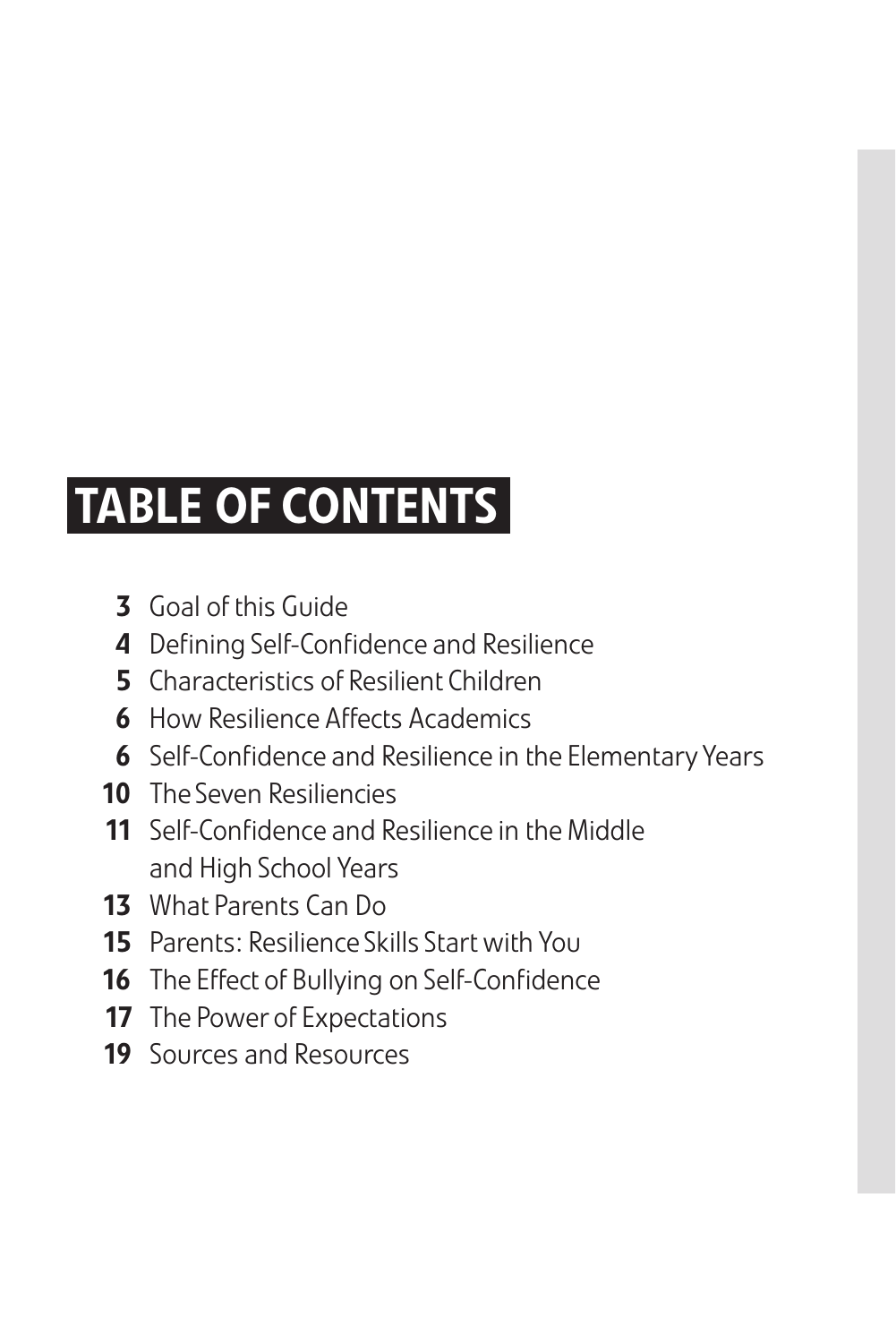

## PARENT GUIDE

## CHARACTERISTICS OF RESILIENT CHILDREN

Being resilient does not mean that children won't experience frustration, loss or stress; however, it does enable them to cope better and bounce back faster from life's challenges. According to the study *Fostering Resiliency in Kids* by Bonnie Bernard, resilient children have the following attributes in common:

They are typically optimistic in the way they view the future, the world and their place in it.

- Social competence Resilient children are able to easily interact and engage with others. They are socially and physically active, alert and flexible (even in infancy!) and they adapt well to change. Often, resilient children have a great sense of humor and can laugh at life's situations and at themselves.
- Problem-solving skills Resilient children are able to think through challenging situations and focus on finding a solution. They are often uniquely resourceful and creative thinkers.
- **Autonomy** Resilient children have a strong sense of who they are; they are often very independent and feel in control over their day-to-day life and environments.
- Sense of purpose and future Resilient children have the ability to plan and set goals. They are typically optimistic in the way they view the future, the world and their place in it.

The organization **Personality and Kids** offers a quick and easy Personality Questionnaire for parents to complete about (or with) their children. While similar to the adult Myers-Briggs Type Indicator test, the Personality Questionnaire is free, and parents can glick to get initial results and an explanation of those results right away (also at no charge). Designed to provide information about children ages  $\lambda$  to 12, the test may help parents identify their child's strengths and positive characteristics, as well as areas to work on. Visit www.personalitypage.com/cgi-local/build\_pqk.cgi